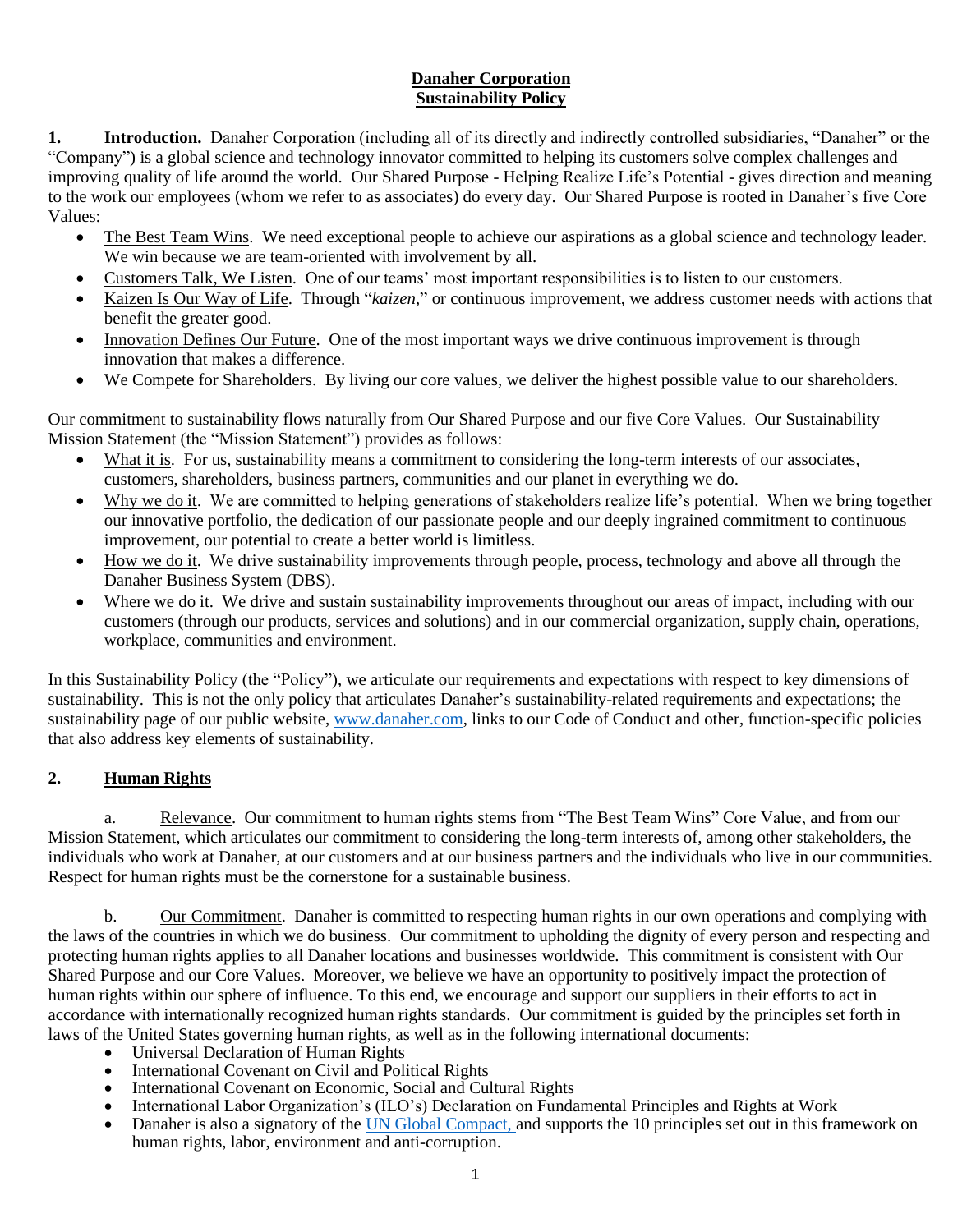We recognize that human rights due diligence is a continuous process, and we seek to utilize policies, training, processes and monitoring systems to advance this commitment.

c. In Our Operations. We expect each Danaher associate to act lawfully toward other associates, colleagues, business partners and those in local communities. We do not tolerate the abuse of human rights in our operations. Each year, all associates in administrative, business, technical, professional, management and executive career categories are required to certify their understanding of the Code of Conduct and all its requirements (including the Code requirements relating to human rights). Associates classified as "Procurement" receive regular awareness trainings on human rights topics.

d. In Our Supply Chain. We expect our suppliers to share our commitment to respect human rights. All suppliers are expected to comply with our Supplier Code of Conduct, which sets forth our expectations around supplier business practices (including with respect to respect for human rights). We are committed to implementing and improving upon due diligence processes to assess risks relating to human rights. Please see the Danaher Sustainable Supply Chain Policy for additional details.

e. In the Community. As an employer and a corporate citizen, we are aware of our role in the communities in which we operate. We respect the rights of local communities and those who live and work there consistent with international human rights standards. We strive to monitor and address the environmental impacts of our business operations on our neighbors, and strive to create positive impacts on adjacent communities through local engagement and charitable programs.

### f. General Rights and Obligations.

- *Fair Labor Practices*. All Danaher employment practices are required to comply with all applicable laws and regulations, including those concerning hours, compensation, opportunity and working conditions. Our businesses are required to respect each associate's legal rights to make an informed decision, free of coercion, about membership in associations and/or labor unions. Our businesses are required to bargain in good faith with these associations and labor unions.
- *Child Labor*. Danaher's policy is to support and comply with child labor laws across our operations and supply chain. Our approach is consistent with the ILO labor standards outlined in ILO Conventions No. 138 and 182.
- *Forced Labor and Human Trafficking*. We do not accept or condone any aspect of forced or compulsory labor. We strictly prohibit our associates and suppliers from engaging in human trafficking-related activities.
- *Safe and Healthy Work Environment*. It is Danaher policy that all associates work in a clean and safe environment. In the interest of maintaining a safe and healthy workplace, the Company requires full compliance with applicable workplace safety and industrial hygiene standards as mandated by law.
- *Non-Discrimination and Anti-Harassment*. Danaher is committed to equal employment opportunity and equity, and it is our policy that we base employment decisions on merit, considering qualifications, skills and achievements. Regardless of geographic location, all employment-related decisions must be based on job-related qualifications, without regard to legally protected characteristics such as race, color, national origin, religion, sex, gender, age, marital status, disability, veteran status, citizenship status, sexual orientation, gender identity, gender expression or any other characteristic protected by law. We do not tolerate unlawful discrimination or harassment, and our [Code](https://www.jnj.com/about-jnj/policies-and-positions/our-position-on-providing-a-safe-and-harassment-free-workplace)  [of Conduct f](https://www.jnj.com/about-jnj/policies-and-positions/our-position-on-providing-a-safe-and-harassment-free-workplace)urther expands upon these expectations.
- *Privacy*. We are committed to protecting the privacy of those who entrust us with their personal information, including our customers, website visitors, associates, clinical research participants and all those who do business with us. We are committed to explaining how personal information can be corrected, updated or deleted, and are committed to taking steps to keep personal information secure.

#### g. Sector-Specific Opportunities.

• *Access to Healthcare; Product Quality; Pricing*. Access to healthcare, including access to innovative medical devices and other technologies, is a critically important focus for the global health community and our Company. At Danaher, we believe one of the most significant opportunities we have is to improve access to healthcare. We believe that as a manufacturer of life sciences and diagnostics products, our critical contribution lies in continuing to invest in products and solutions that support the discovery and development of lifesaving treatments to address the world's most intractable health challenges. In addition, Danaher in certain circumstances employs innovative, targeted approaches to address the needs of developing countries, including collaborative partnerships with global organizations. We are committed to reporting on our access to healthcare initiatives in our annual [Sustainability](https://www.jnj.com/about-jnj/policies-and-positions/our-position-on-intellectual-property)  [Report.](https://www.jnj.com/about-jnj/policies-and-positions/our-position-on-intellectual-property) We also recognize our responsibilities to ensure the quality and safety of our products from the discovery phase to post-commercialization, and to price our products and solutions responsibly to ensure that they reflect their value.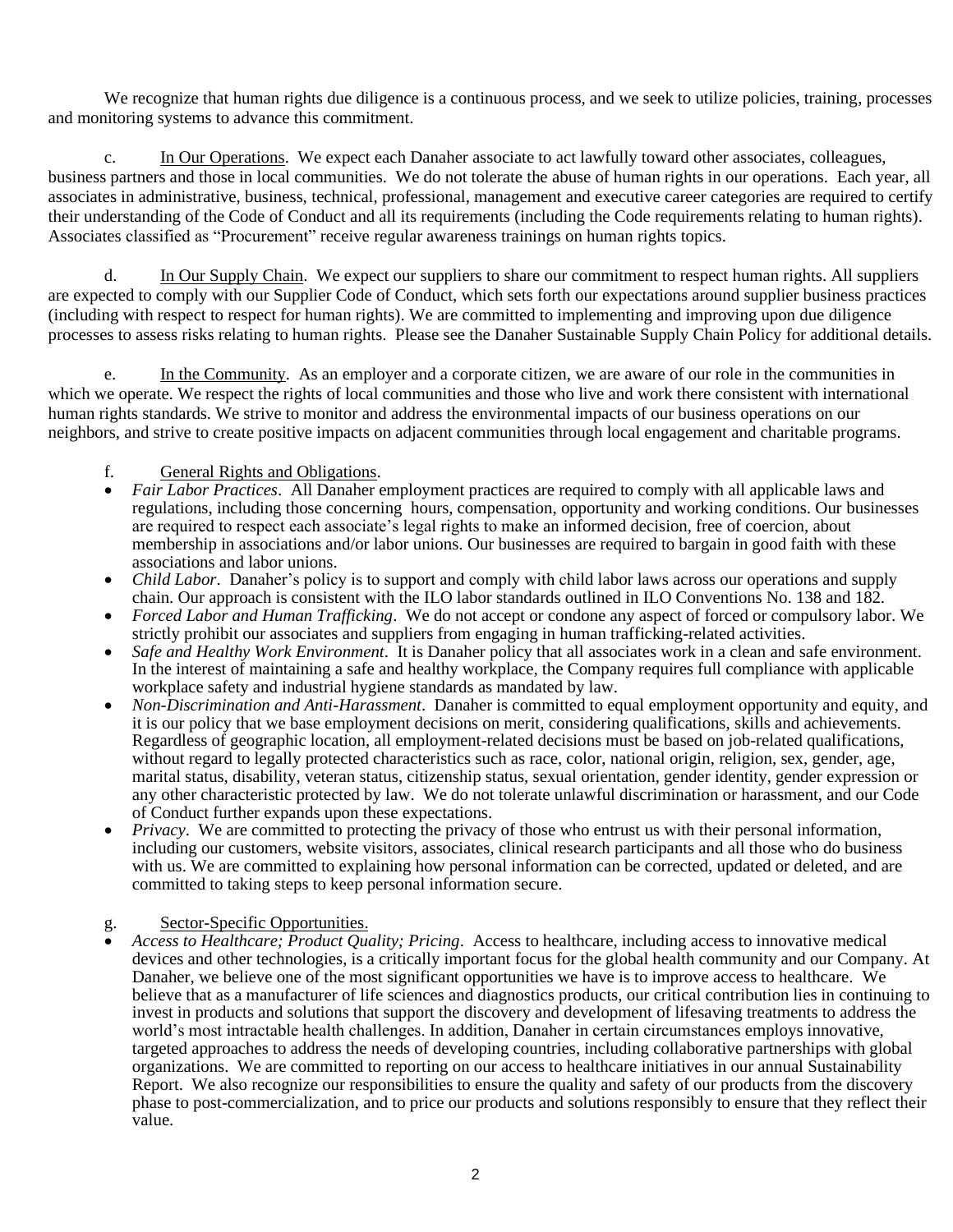h. Remediation. We are committed to providing effective resolution to the extent we have caused or contributed to adverse human rights impacts. The Danaher Integrity and Compliance Helpline ("Helpline") located at www.danaherintegrity.com (together with the other reporting channels identified in our Code of Conduct) are the grievance mechanisms available to associates, business partners and other persons. In particular, the Danaher Helpline offers a secure channel for anonymous reporting of suspected or potential violations of our policies or the law, including without limitation the policies and laws referenced in this Policy. We support individuals who, in good faith, provide information relating to reports of suspected or potential misconduct and will not tolerate threats or acts of retaliation.

i. Application, Governance and Communication. Please see Section 8 of this Policy for a discussion of the applicable scope of this Policy (including this Human Rights section), executive management approval of this Policy (including this Human Rights section) and our commitments relating to communication of this Policy (including this Human Rights section).

## **3. EHS**

a. Background. Environment, health and safety (EHS) management refers to the practices that protect the environment and the health and safety of the people in and around our workplaces—key elements of being a responsible corporate citizen and a resilient business. Effective EHS management requires clear policies and processes that enable risk-based assessment, minimization of environmental impacts and control of health and safety hazards.

b. Relevance. Our commitment to associate health and safety and the protection of the environment is grounded in our Core Value "The Best Team Wins," and in our Mission Statement, which provides: "For us, sustainability means a commitment to considering the long-term interests of our associates, customers, shareholders, business partners, communities and our planet in everything we do. We are committed to helping generations of stakeholders realize life's potential." We know that we cannot attract and retain the talented individuals we need to achieve our aspirations of global science and technology leadership without providing a safe, healthy working environment. And we recognize that helping generations of stakeholders realize life's potential starts with caring for our planet.

- c. Our Position.
- Legal compliance is the foundation of our license to operate. Each of our operating companies is required to determine and comply with all EHS regulatory requirements applicable to its operations.
- We actively promote an EHS culture of accountability, education and transparency and are committed to creating EHS awareness throughout our organization. We foster an EHS culture where every associate is responsible for their safety and the safety of others. We require in-scope associates in our EHS, facilities manufacturing  $\&$  operations and specified other functions to participate in annual training focused on environmental, health and safety awareness and on Danaher's EHS program.
- We use our DBS 4E-Hazard Control Toolkit to assess and mitigate health and safety risks. Specifically, our objective is to use the Toolkit to eliminate serious injury and fatality (SIF) exposures while also reducing all types of incidents. For risks that could lead to serious injuries or fatalities, we seek to follow the hierarchy of controls, favoring elimination of the risk, substitution or engineering controls over administrative controls.
- We use a global EHS data management system to collect and maintain key EHS data from our operating companies. We are committed to using this data to gain insights that help us anticipate and proactively mitigate risks that could lead to incidents or non-compliance, and assess our progress in reducing our environmental impact.
- EHS assessments are an integral part of our property and business acquisition due diligence processes, and we have processes to integrate newly acquired businesses into our EHS program. We also seek to integrate EHS principles into our other business practices where feasible.
- We strive to continually improve our EHS performance by setting EHS improvement goals, including goals to reduce Danaher's impact on the environment and reduce health and safety incidents. We review our progress against these goals on a regular basis at multiple levels of the organization, including site, operating company, platform and Danaher-wide.
- We seek to leverage DBS to support our EHS program and goals, including by developing EHS-specific DBS tools (such as the 4E Hazard Control Toolkit, the DBS Energy Management Toolkit and the DBS Waste Minimization Toolkit) and by leveraging the full suite of DBS tools as applicable.
- To help drive business sustainability, we require our operating companies to have business continuity and disaster preparedness plans.
- We are committed to reporting regularly on environmental issues and on the progress and performance of our EHS program (1) to our internal and external stakeholders through our annual Sustainability Report, and (2) to our internal stakeholders through other regular communications.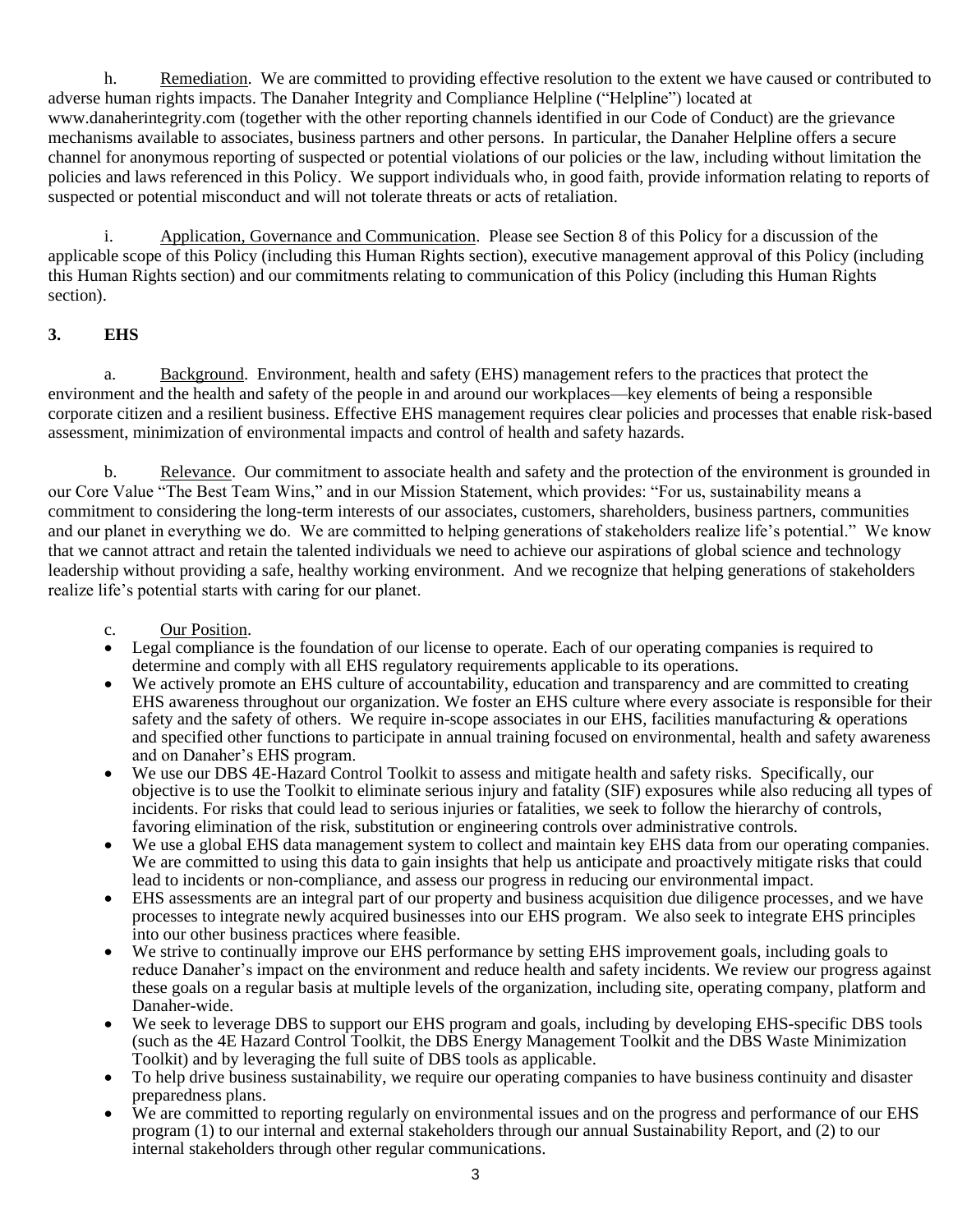• Danaher Corporation's Senior Vice President-General Counsel has overall executive-level oversight responsibility for Danaher's EHS program.

d. Application, Governance and Communication. Please see Section 8 of this Policy for a discussion of the applicable scope of this Policy (including this EHS section), executive management approval of this Policy (including this EHS section) and our commitments relating to communication of this Policy (including this EHS section).

### **4. Climate, Waste and Water**

a. Background. In the field of climate science, there is consensus that human activity is increasing the concentration of greenhouse gases (GHGs) in the earth's atmosphere, which is forcing the climate to change. In addition, poor environmental health is a significant threat to human health. Climate change is adversely impacting health both directly and indirectly, such as by increasing extreme weather events and chronic impacts such as drought. Air, water, and soil pollution; improper waste management; and degradation of ecosystems also negatively impact human health.

Risks resulting from a changing climate also have the potential to negatively impact economies around the world. The environmental risks of acute and chronic weather events, accelerating biodiversity loss and failures of climate-change mitigation and adaptation could result in disruption of critical infrastructure and global supply chains. The potential financial impact of these risks is significant to the global economy and is a compelling driver for businesses to act.

b. Relevance. [Our](https://www.jnj.com/about-jnj/jnj-credo) Mission Statement provides a clear and compelling articulation of our responsibility to the environment: "For us, sustainability means a commitment to considering the long-term interests of our associates, customers, shareholders, business partners, communities and our planet in everything we do. We are committed to helping generations of stakeholders realize life's potential." We believe that the health of people is inextricably linked to the health of the planet. As a global science and technology company, we remain committed to improving the environment where we live, work and sell our products today—and for generations to come.

c. Our Position. We have a responsibility to help abate climate change and environmental degradation. Businesses have an important role to play in responding to climate change by implementing voluntary reductions of GHGs within their control and encouraging mitigation and adaptation activities outside of their immediate control where they may have influence. Companies should continually strive to improve the efficiency and sustainability of their operations, products, and services—not only to avoid the consequences of a changing climate but also to improve the cost effectiveness and resilience of their business.

d. Our Commitments. Danaher is committed to:

- monitoring and measuring our energy consumption, GHG emissions, waste generation (with respect to both hazardous/regulated waste and non-hazardous/non-regulated waste) and water consumption;
- reducing our carbon footprint and waste generation and establishing management programs to facilitate such reductions;
- setting goals and deadlines for reducing normalized GHG emissions, energy consumption and the percentage of non-hazardous/non-regulated waste sent to landfills or incinerators;
- ensuring the availability of information and resources to meet our goals, and reporting regularly and transparently on our progress toward those goals;
- engaging our suppliers to improve transparency and collaboration, and encourage the minimization of the environmental impact—including the carbon footprint—of our purchased goods;
- improving our assessment of the business risks associated with a changing climate and integrating them into our risk assessment and mitigation programs and business continuity planning programs to help ensure that we can continue to meet our customer needs;
- complying with all relevant laws and regulations; and
- providing products and services that help our customers positively impact, an/or reduce negative impacts on, the environment.

e. Management Programs. We have developed two DBS toolkits specific to the goals of reducing energy consumption, GHG emissions and waste generation in our operations:

• The *DBS Energy Management Toolkit* guides our facility-level teams in identifying, prioritizing and implementing measures that improve energy efficiency and reduce GHG emissions. The toolkit is used to establish a thorough understanding of energy consumption and identify areas for improvement in the form of an Opportunity Assessment. Energy management action plans are then developed and implemented using the suite of DBS tools as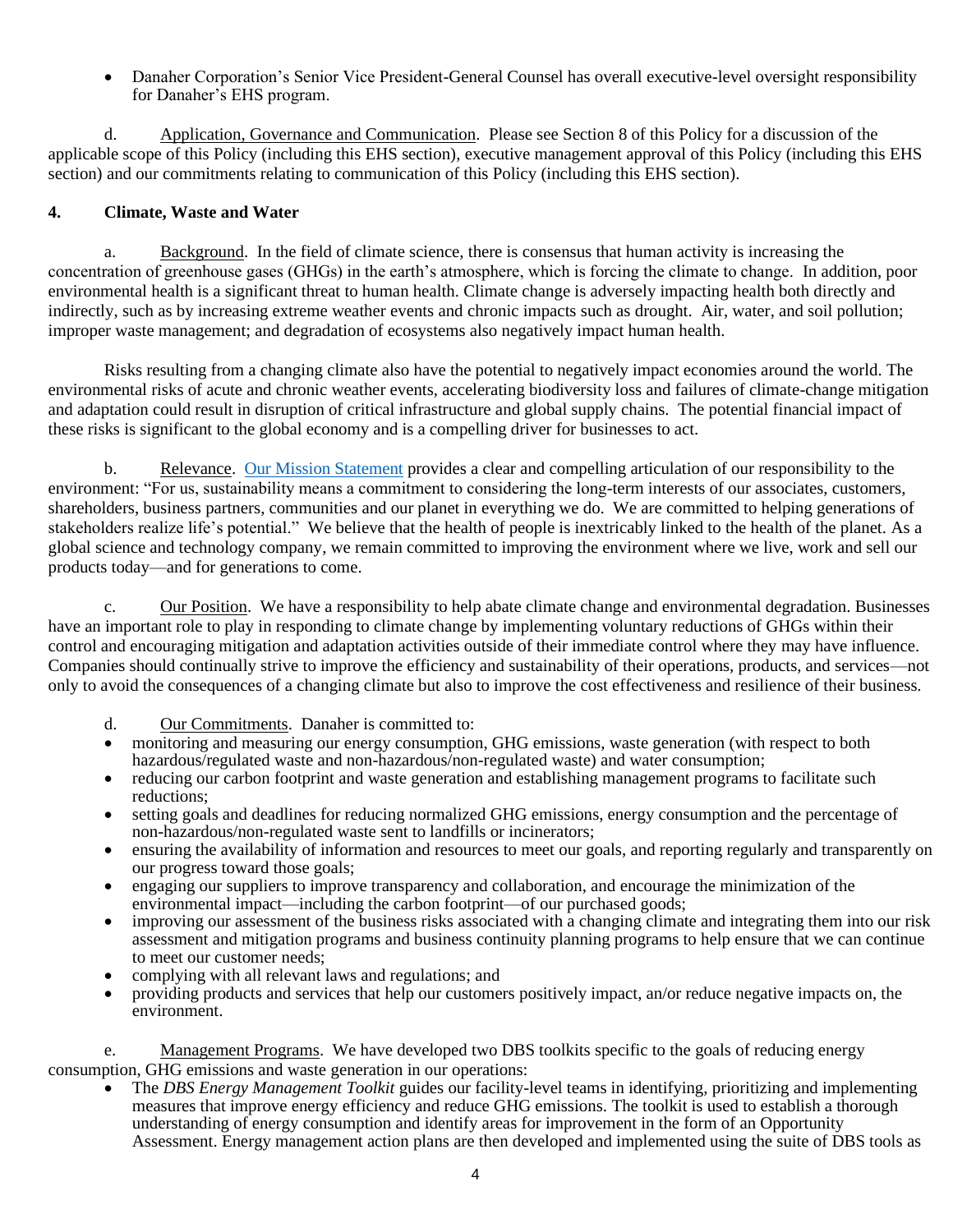applicable.

• The *DBS Waste Minimization Toolkit* guides our facility-level teams in evaluating current-state waste generation, identifying opportunities for improvement and implementing comprehensive waste elimination and minimization strategies. The toolkit follows the waste management hierarchy of controls—avoid, reduce, reuse, recycle, recover energy, treat and dispose. Waste management action plans are developed and implemented based on this framework.

We are committed to continually improving upon and utilizing these toolkits and continually improving how we leverage DBS to minimize our impact on the environment. We expect Danaher associates to use these toolkits and other DBS tools as appropriate to help achieve our established goals and objectives relating to environmental impact.

f. Application, Governance and Communication. Please see Section 8 of this Policy for a discussion of the applicable scope of this Policy (including this Climate, Waste and Water section), executive management approval of this Policy (including this Climate, Waste and Water section) and our commitments relating to communication of this Policy (including this Climate, Waste and Water section). Danaher Corporation's Senior Vice President-General Counsel has overall executive-level oversight responsibility for Danaher's programs to reduce our environmental impact.

## **5. Political Involvement and Political Contributions**

a. Political Involvement. We believe in the right of our associates to participate in the political process. We encourage our associates to be active in charitable and political activities on their own time and at their own expense. In particular, our Code of Conduct provides that:

- In all communications, associates must make clear that political views and actions are their own and not those of Danaher.
- Associates may never use Danaher resources to contribute to, support or oppose any political party or candidate unless approved by Danaher Corporation's Board of Directors or a committee of the Board.
- Supervisors should not solicit direct or indirect reports to contribute to, support or oppose any political party or candidate.
- Associates may never make a charitable or political contribution with the intent to improperly influence someone.

b. Political Contributions. Since 2012, no funds or assets of Danaher have been contributed to or for (1) any political party or candidate, whether federal, state or local, (2) any entity operating under 26 U.S.C. Sec. 527 of the Internal Revenue Code, (3) any entity organized under 26 U.S.C. Sec. 501(c)(4) of the Internal Revenue Code, (4) any ballot measure or (5) any public communication that expressly advocates the election or defeat of a political candidate ("Political Purposes"). Danaher has no intention of contributing any company funds or assets for political purposes; any contribution of company funds or assets for political purposes would require approval by Danaher's President and CEO.

Trade/Industry Associations. Danaher belongs to and pays dues to certain U.S. trade and industry associations. Company policy is that each such association may use no more than \$25,000 of Danaher's dues in any calendar year for political purposes, and the company communicates this policy to the associations of which it is a member.

d. Application, Governance and Communication. Please see Section 8 of this Policy for a discussion of the applicable scope of this Policy (including this Political Involvement and Political Contributions section), executive management approval of this Policy (including this Political Involvement and Political Contributions section) and our commitments relating to communication of this Policy (including this Political Involvement and Political Contributions section).

## **6. Transparency**

a. Background. We believe all companies, especially publicly-traded companies, should be accountable to their stakeholders for their business activities. Transparency in financial and other dealings demonstrates accountability, fosters trust and enables stockholders and other stakeholders to make informed decisions about their interactions with a company.

b. Relevance. Danaher believes in conducting our business with integrity and earning the trust of the people we serve. For us, this includes a commitment to complying with applicable legal and regulatory requirements, and upholding the highest ethical standards in every aspect of our business and in every market where we operate. Part of doing so is being transparent about the way we do business and the way we comply with laws and regulations.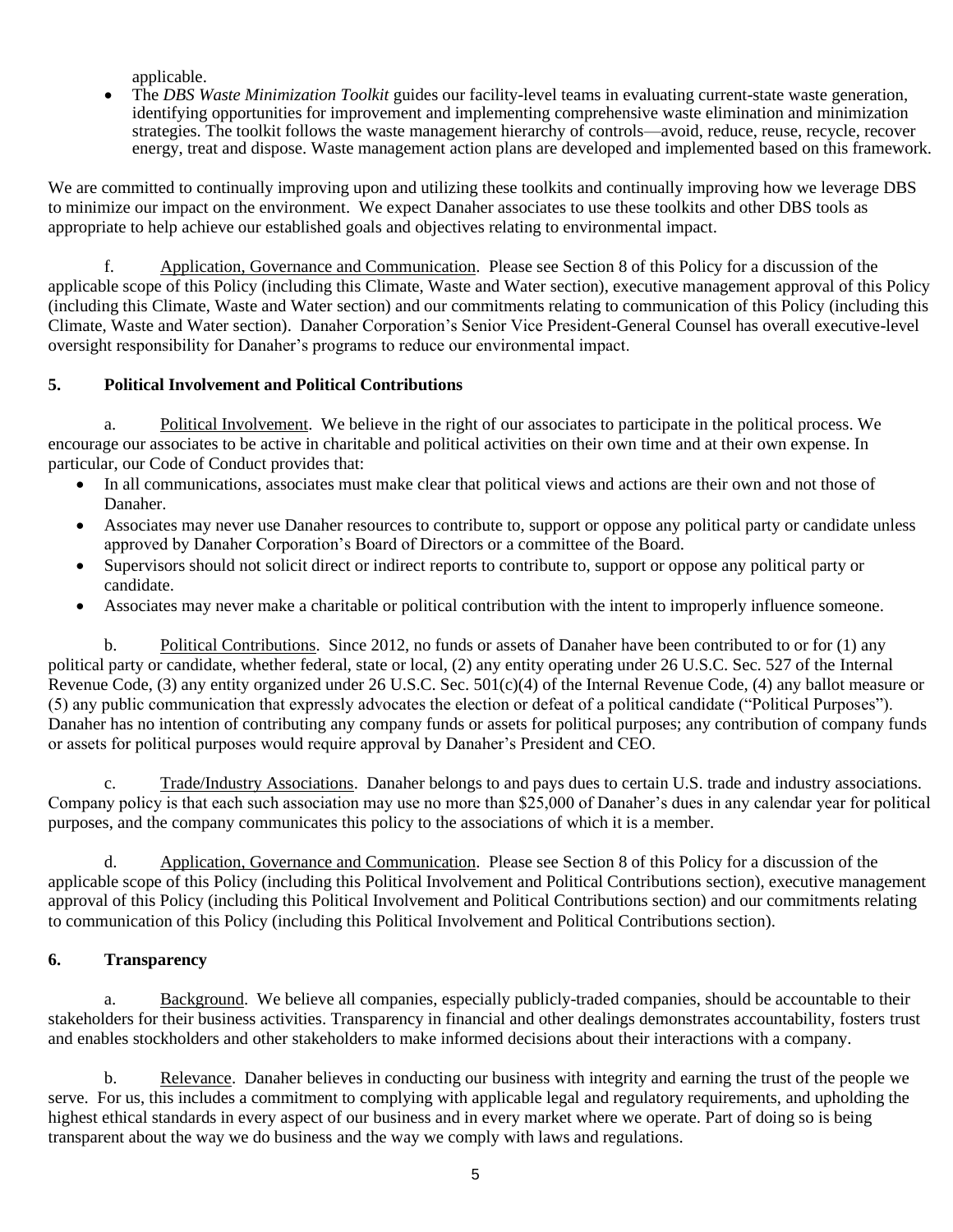c. Our Position. Danaher values transparency as the foundation of trust-building with all those engaged in any way with our business. We strive to hold ourselves accountable by providing information about how we function across our businesses and markets. Our policy is to comply with all of the reporting requirements of the regulatory bodies governing our businesses, and in addition we publish a wide range of voluntary disclosures. Key disclosures include:

- *Financial Disclosures*: We report on our financial results and other material disclosures as required by the applicable rules of the Securities Exchange Commission ("SEC") and the listing standards of the New York Stock Exchange. Our SEC filings are available on Danaher's public website.
- *Sustainability Disclosures*: We publish our annual Sustainability Report and strive to include content in line with leading global standards (e.g., [Global Reporting Initiative,](https://www.globalreporting.org/Pages/default.aspx) [SASB,](http://www.sasb.org/) TCFD, UN SDGs) covering a broad range of non-financial updates and performance, including associate demographic data. We also annually complete the CDP Climate Change and Water Security questionnaires.
- *Payments to Healthcare Providers*: In the United States, each of our healthcare companies publishes aggregated financial data under the Physician Payments Sunshine Act, a national disclosure program within the Centers for Medicare  $\&$  Medicaid Services (CMS) that promotes transparency around the financial relationships between healthcare providers and manufacturers of drugs, medical devices and biologics. Disclosures are also made based on specific state requirements (including Connecticut, Massachusetts and Vermont). In Europe, we comply with the Disclosure Guidelines of the MedTech Europe Code of Ethical Business Practice as well as other country specific disclosure laws such as the French Sunshine Act (Loi Bertrand), Italian Sunshine Act (based on the Assobiomedica Code), and Decree Law 5-2017 of the Portuguese Ministry of Health. Other countries or regions in Asia Pacific, Latin America, the Middle East and Africa have similar legal or industry code requirements that we make disclosures pursuant to.
- *Clinical Data Transparency*: We support the overall principles of greater clinical trial data transparency, including registration and disclosure of clinical trial results in external registries; publication of results in peer- reviewed journals; and sharing of clinical study reports and participant-level data from clinical trials. Clinical trials conducted around the world by our businesses are listed on the U.S. National Institutes of Health's website, [www.clinicaltrials.gov, t](http://www.clinicaltrials.gov/)he European Clinical Trials Register, and country-specific and regional registries across the globe.
- *Political Engagement*: Danaher contributes no funds or assets to or for (1) any political party or candidate, whether federal, state or local, (2) any entity operating under 26 U.S.C. Sec. 527 of the Internal Revenue Code, (3) any entity organized under 26 U.S.C. Sec. 501(c)(4) of the Internal Revenue Code, (4) any ballot measure or (5) any public communication that expressly advocates the election or defeat of a political candidate. Please see our Political Expenditures Policy for more detail.
- *Tax Transparency*: We take our responsibility as a good corporate citizen very seriously, including paying our fair share of taxes, among them corporate income taxes, employment tax, social contributions, import and customs duties, and indirect taxes. We value and strive for cooperative and transparent relationships with taxing authorities. Please refer to the Danaher Global Tax Strategy for more detail.
- *Policies and Positions*: We publish our annual Sustainability Policy and sustainability-related policies on our public website. These policies address a wide range of sustainability and environmental, social and governance topics so that our stakeholders can know where we stand on important sustainability issues.

d. Application, Governance and Communication. Please see Section 8 of this Policy for a discussion of the applicable scope of this Policy (including this Transparency section), executive management approval of this Policy (including this Transparency section) and our commitments relating to communication of this Policy (including this Transparency section).

## **7. Stakeholder Engagement**

a. Background. Stakeholder engagement refers to the way a company interacts with those who influence and are influenced by its business activities. Such targeted interaction is necessary for a business to be fully informed of the way its activities are making a difference on individuals, communities and the planet, so that it may address needs and concerns arising from stakeholder feedback. By being attentive and responsive to stakeholders, a business can gain new insight that may inform business planning, shape its strategies to incorporate stakeholder needs where possible, and build trust with stakeholders through positive and interactive relationships.

b. Relevance. Our Mission Statement provides: "For us, sustainability means a commitment to considering the long-term interests of our associates, customers, shareholders, business partners, communities and our planet in everything we do." Stakeholder engagement is critical to understand stakeholders' long-term interests. Danaher is committed to engaging with a variety of stakeholders, including associates, investors, communities, customers and other business partners, to understand their expectations of Danaher and the different ways our activities impact them (including with respect to environmental issues). Engagement with stakeholders makes our Company stronger and better informed. It helps us gain valuable insight into our stakeholders' perspectives and the topics that matter to them, and better enables us to develop products and solutions that are